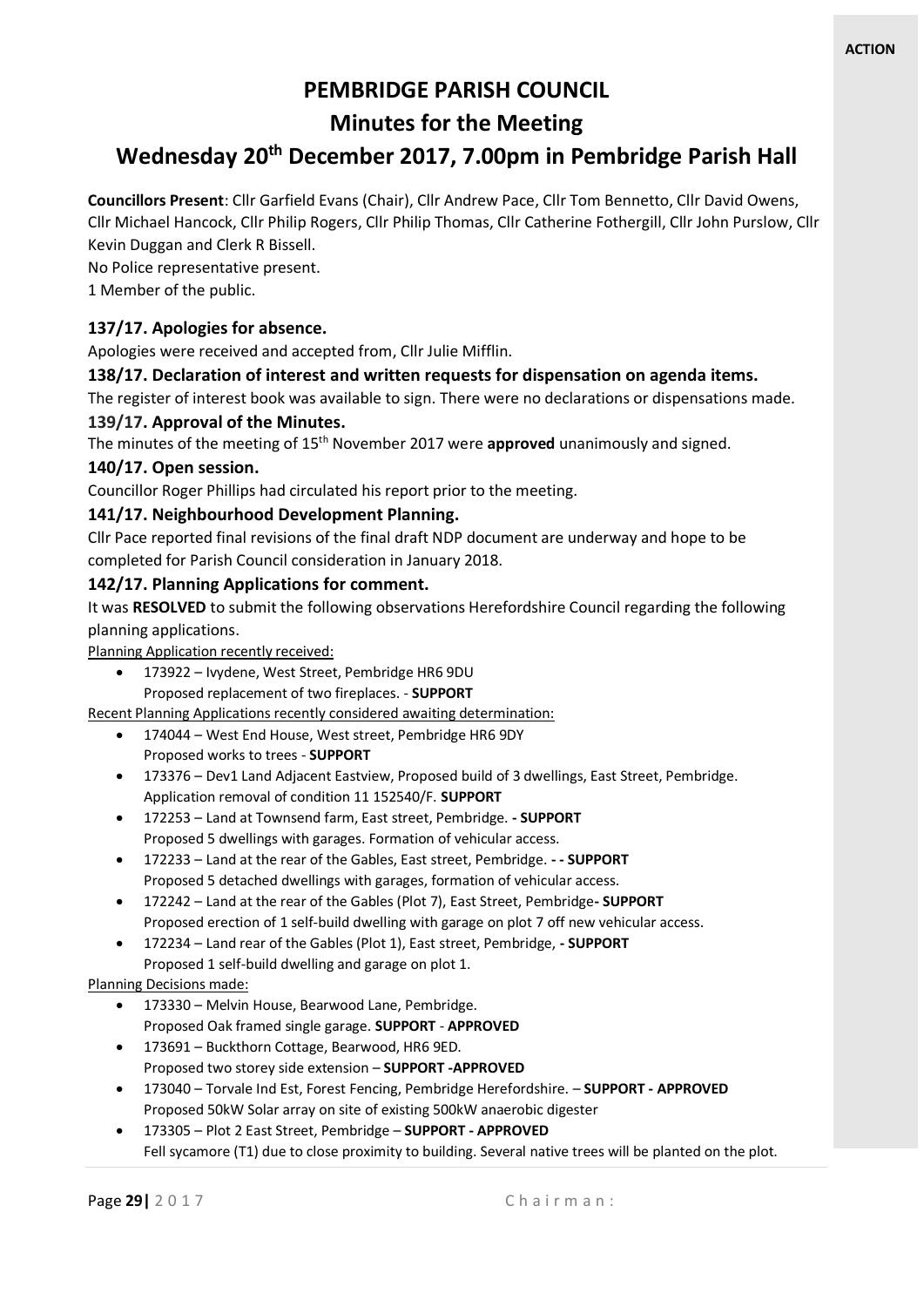- 173273 Oaklea Cottage, Bearwood, HR6 9EQ. **OBJECT - APPROVED** Proposed conversion of existing building to residential annexe for ancillary accommodation from business use. New 3 bay oak framed outbuilding extension and potting shed.
- 173115 1 Church Crescent, Pembridge **NO OBJECTION- APPROVED** Prune Tree height & width front garden. Fell tree in back garden.
- 171936 Land forming part of Milton Farm, Pembridge, Herefordshire. **SUPPORT- APPROVED** The proposed erection of three additional poultry buildings, eight feed bins and associated developments.

*Cllr Hancock entered the Meeting.*

#### **143/17. Finances.**

#### **Financial Report & Payments.**

Appointment and Notification of auditor arrangements received for 2018/19 – external auditor PPK Littlejohn. Bank reconciliations made using VT cashbook for November 2017.

Balances at end November 2017:

| <b>Current Account:</b>               | £31489.95  |  |
|---------------------------------------|------------|--|
| Tracker Account:                      | £5943.15   |  |
| <b>National Savings Account:</b>      | £11784.58  |  |
| Income since last meeting:            |            |  |
| Magazine advertising                  | $£$ 200.00 |  |
| Requests for payment: Approval agreed |            |  |

Toilet Cleaner salary for December 2017 as previously agreed by Parish Council

Clerk's salary for December 2017 as previously agreed by Parish Council

NEST pension contribution as per agreed payment schedule

| Clerks Expenses           | Nov/Dec 17                      | 71.55  |        |
|---------------------------|---------------------------------|--------|--------|
| <b>West Mercia Energy</b> | Electric toilets Oct & Nov 2017 | 35.31  | $+VAT$ |
| Cleanmy                   | J cloths                        | 4.00   | $+VAT$ |
| Humfrys Symonds           | Legal fees car park             | 950.00 | $+VAT$ |
| Martin Jones              | Christmas trees                 | 500.00 | $+VAT$ |
| <b>HMRC</b>               | Qtr 3 Tax                       | 23.80  |        |
| M. Hancock                | Footpath expenses               | 48.15  |        |

#### **144/17. Budget 2018/19.**

Councillors discussed further items to be considered in the budget, including NDP costs, full lengthsman costs and possible other unknown costs. On examination, the current budget should accommodate these expenses, where an overspend occurs reserves will be used. Cllrs **agreed** unanimously that the Precept should remain at £24,000 and the Budget for 2018/19 was also **APPROVED** unanimously.

#### **145/17. Clerks report.**

- Land registry documents and signed contract have been received for Pembridge Car park transfer.
- I have been in contact with Western Power regarding the concern with overhead power lines and the willow trees on the Village Green. I am hoping to meet with Western Power to decide on best course of action and will be arranging further quotations before any work can commence.
- Quotes are outstanding for proposed works on the steps to war memorial.
- The legal procedure has been followed for the recent councillor vacancy and no election has been requested, therefore a councillor co-option can now be made.

*All other items are being dealt with and are ongoing.*

#### **146/17. Sewerage infrastructure connection in Car Park.**

A presentation for a private connection to the sewer under the car park was received. Councillors **agreed** to allow the connection. All costs and paperwork to be completed by parishioner as well